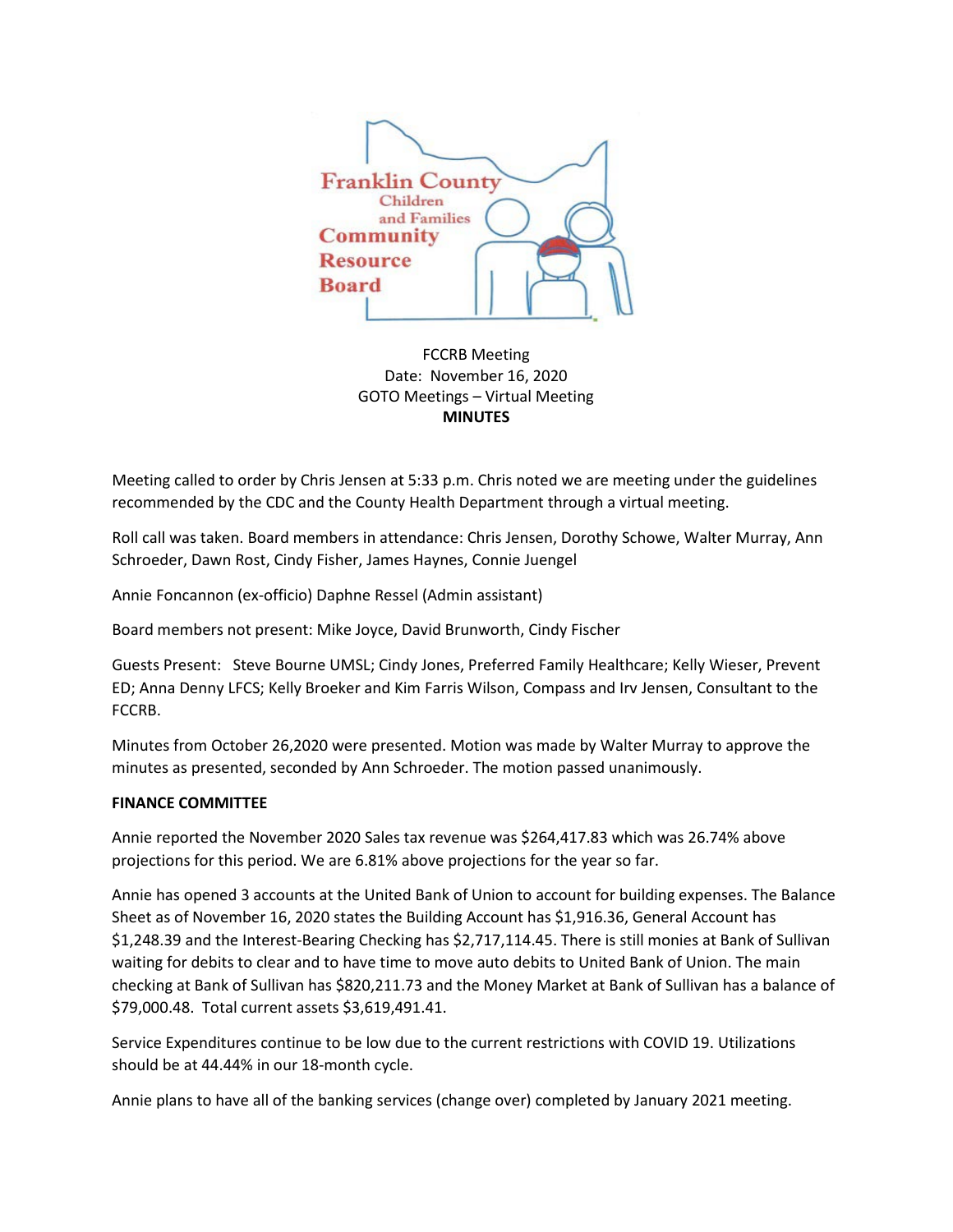Dawn Rost made a motion to approve the Finance report, seconded by Connie Juengel. The motion was approved unanimously.

#### **PERSONNEL COMMITTEE**

No report.

### **SELECTION AND REVIEW COMMITTEE**

2021 requests for proposals will be posted December 1, 2020 on our website and are due by January 29, 2021 for the July 1, 2021 thru June 30, 2022 fiscal year. Funding will be announced March 31, 2021.

# **MARKETING COMMITTEE**

Irv reported this month's ad was for the Resource Center and End of Year Review.

No radio spots this month.

#### **BUILDING COMMITTEE**

The building committee met to discuss bids received for the build out of the Old Clark Vitt Emlementary School building. It was the general consensus of the committee to award the General Contractor to Wright Construction Services, Inc. The Base Bid (including allowances) was \$475,000.00. The Total Bid w/ Alternates (new paint in front office suite) with a Proposed schedule of 75 days is \$542,200.00. This bid was the lowest qualified bid received.

Walter Murray made a motion to employee Wright Construction, seconded by Ann Schroeder. The motion passes unanimously.

Building updates; Total Square Foot of Confirmed Tenants, 23,481. As of November 16, 2020 there is 22,974 non-profit square foot/year and 507 square foot/year for profit account for income of \$177,375 annually.

Master Gardeners will be taking on the existing garden space as a project to grow produce and have a serenity garden. They hope to have a design soon for Board approval. Thanks go to Dr. David Brunworth for helping with clean out and tilling of the area.

The building does not have termites but we will need an exterminator as there are many crickets and spiders especially in the old locker room area.

Annie stressed we need to make sure when leaving the building that everyone makes sure all doors are locked. Annie will address this with the contractor also since there has been a break in as well as doors left unlocked.

Wrap Around On-Site Service's; Loving Hearts will start with emergency food boxes until a base of volunteers can be established. The plan is to begin with emergency food boxes in April 2021. They are also working to establish a presence in the building of a volunteer to assist visitors who need assistance with rent and utilities.

The Franklin County Jail is currently in a holding pattern in regards to leasing out the Family Resource Center kitchen due to the timing of the remodeling at the jail. Annie will update at next meeting. Annie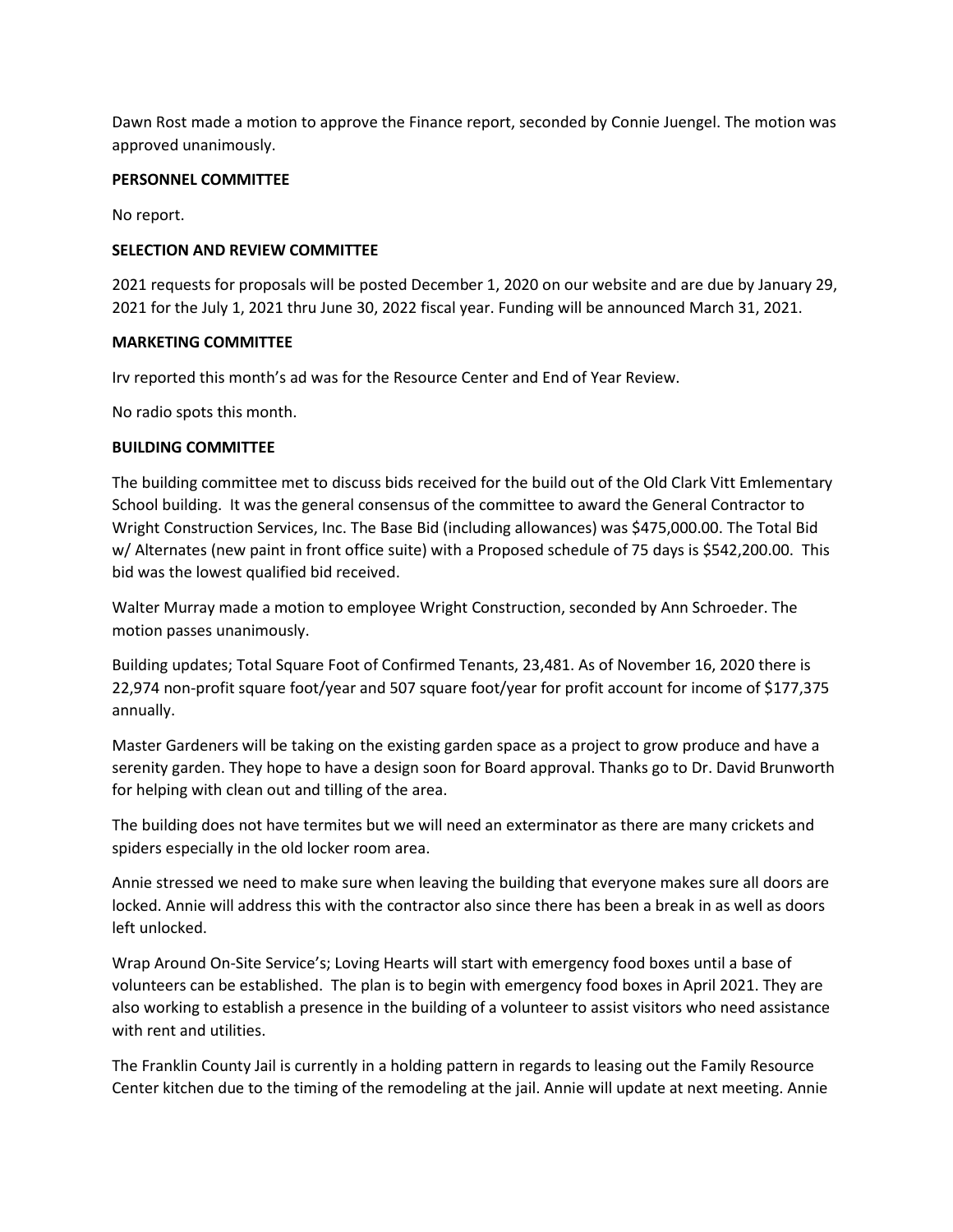did have someone come in and show her how to use all of the equipment in the kitchen and all are in working order.

Insurance needs; Liability insurance is currently at \$2 million and Annie checked into increasing and the rate would be \$22,500/year for \$7.5 million coverage with a \$5,000 deductible with replacement coverage of \$125 per square foot. (Missouri Rural Services \$6 million at 80%)

Dorothy Schowe made a motion to move ahead with insurer at this time, and at renewal to put out for bid, Ann Schroeder seconded the motion. The motion passed unanimously.

# **OLD BUSINESS**

Policy and Procedure Changes – Annie presented Franklin County Children and Families Resource Board Funding Policies with revisions; AGENCY APPLICATION." The regular service contract year runs from July 1 to June 30"; ALLOWABLE COSTS, (3) "Administration cost unrelated to the program provided through Universities and Hospital systems are not eligible expenses due to the nature and scope of such institutions"; (4) Non-allowable Costs, "capitol depreciation, memberships, and facilities costs unrelated to the program"; AGENCY ELIGIBILITY & REQUIREMENTS, (5) Reporting," the annual released invoicing, application, and reporting timetable".

Walter Murray made a motion to accept the changes to this policy with a second by Dorothy Schowe. The motion passed unanimously.

There was nothing to report related to the Audit.

# **NEW BUSINESS**

No new business.

# **Executive Directors Report**

Annie continues to meet virtually with all providers.

System of Care is having virtual staffing's

Homeless Task Force – no warming shelter at Mercy due to Covid restrictions so now the Homeless Task Force has started to raise money through article in newspaper and GOFUNDME account to pay for 4 rooms at the American Inn. Homeless will check in at Mercy and receive a voucher, provide medical and drug/alcohol check and volunteers will take them meals. FCCRB will be the fiscal agent. The fund drive has raised \$9570 as of November 16, 2020. Mercy pledged \$5000. The plan is for Annie to put funding on an account at the American Inn as needed.

Franklin County Service Providers still meeting by ZOOM.